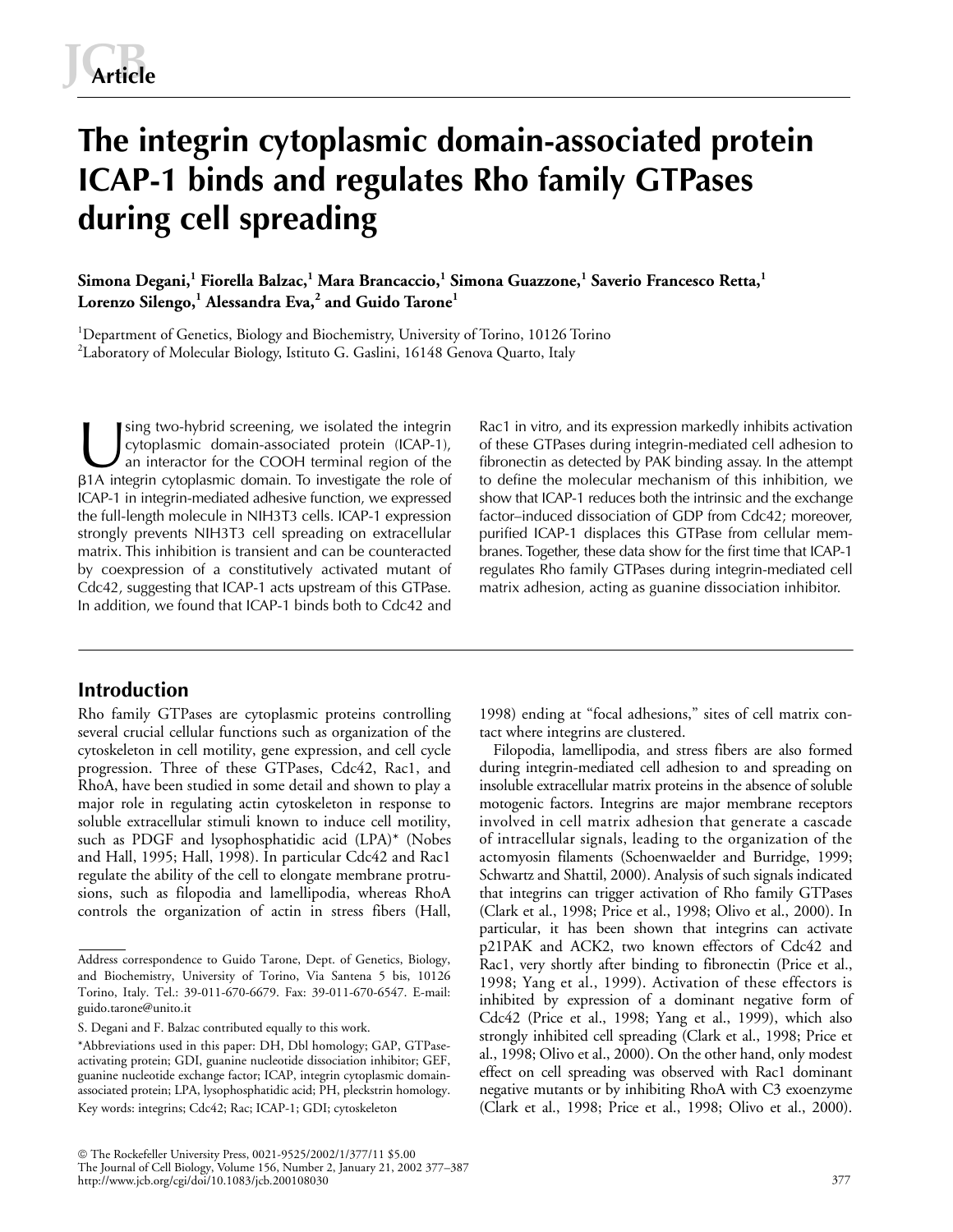These data clearly indicate that activation of Cdc42 is crucial for integrin-mediated cell spreading on matrix proteins. However, the molecular mechanisms leading to regulation of Cdc42 upon integrin binding to their ligands are still poorly defined.

Activation of monomeric GTPases is determined by cycling between the GDP- and GTP-bound states. This process is controlled by three major classes of molecules known as guanine nucleotide exchange factors (GEFs), GTPaseactivating proteins (GAPs), and guanine nucleotide dissociation inhibitors (GDIs) (Van Aelst and D'Souza-Schorey, 1997). GEFs induce the exchange of GDP for GTP, thus promoting the activation of the GTPases. Over 30 different GEFs have been described, all of which contain a Dbl homology (DH) domain flanked at the COOH-terminal by a pleckstrin homology (PH) domain (Hart et al., 1994). Although the DH domain is responsible for the GEF catalytic activity, the PH domain localizes the GEF protein to the plasma membrane where their GTPase substrates reside. Numerous GAPs have also been identified, which increase the intrinsic rate of GTP hydrolysis of the GTPase, thus promoting the transition to the inactive GDP-bound state. The third class of GTPase regulators is represented by the GDIs. Only a few of these proteins have been identified to date, and their structure has been solved recently. GDIs form a complex with GTPases sequestering these molecules in the cytoplasm and preventing their membrane association (Leonard et al., 1992). The formation of this complex is mediated by the COOH-terminal region of the GDI molecule, which forms a hydrophobic pocket accommodating the GTPase-bound isoprenyl lipid necessary for membrane localization, of the GTPase (Gosser et al., 1997; Keep et al., 1997; Hoffman et al., 2000; Scheffzek et al., 2000). The  $NH<sub>2</sub>$ -terminal region of the GDI molecule consists of a flexible arm capable of inhibiting GDP dissociation by binding to the switch I and II domains of the GTPase (Keep et al., 1997; Hoffman et al., 2000; Scheffzek et al., 2000).Thus, activation of a Rho family GTPase likely involves activation of GEFs and the simultaneous inhibition of GDIs and/or GAPs.

Using the two-hybrid system, we identified a group of proteins capable of binding to the cytoplasmic domain of -1-integrin (Brancaccio et al., 1999). Among these, we isolated the integrin cytoplasmic domain associated protein

(ICAP-1), which was also isolated by other laboratories using similar baits but different cDNA libraries (Chang et al., 1997; Zhang and Hemler, 1999). The data presented here show that overexpression of ICAP-1 strongly reduces the integrin-mediated cell spreading on extracellular matrix and inhibits both Cdc42 and Rac1. In addition, ICAP-1 induces release of Cdc42 from cellular membranes and prevents the dissociation of GDP from this GTPase. Thus, ICAP-1 is a new GTPase regulatory protein endowed with GDI activity and involved in the integrin-mediated actin cytoskeleton regulation during cell matrix adhesion.

# **Results**

# **Isolation of ICAP-1 by two-hybrid screening and binding specificity**

To identify proteins able to interact with the  $\beta$ 1-integrin cytoplasmic domain, we performed an interaction trap approach (Gyuris et al., 1993). Using the entire  $\beta$ 1A cytoplasmic region as a bait to screen a cDNA heart neonatal rat library, we isolated three different proteins (Brancaccio et al., 1999). One of these proteins was found to be the integrin cytoplasmic domain-associated protein, ICAP-1, isolated recently also in other laboratories by screening of different cDNA libraries (Chang et al., 1997; Zhang and Hemler, 1999). ICAP-1 was found to specifically bind to  $\beta$ 1-integrin but not to  $\beta$ 2,  $\beta$ 3, and  $\alpha$ 5. In addition, no binding was observed with the  $\beta$ 1B and  $\beta$ 1D isoforms, which differ from  $\beta$ 1A in the COOH terminus of the protein (Balzac et al., 1994; Belkin et al., 1996; Table I). To map the amino acid sequences of  $\beta$ 1 required for binding to ICAP-1, swapping mutants were generated between the  $\beta$ 1A and  $\beta$ 1D molecules and tested in the two-hybrid system. The results of these experiments indicate that, although important, the NPXY sequences alone (Chang et al., 1997) are not sufficient for ICAP-1 binding (bait  $\beta$ 1A/D/A in Table I). In fact, the six amino acid region AVTTVV (878–884) of -1A located between the two NPXY motives is required for ICAP-1 binding (bait  $\beta 1D/A/D$  in Table I).

# **ICAP-1 inhibits the initial phase of cell spreading**

To test the possible function of ICAP-1, we transiently transfected this molecule in NIH3T3 cells. As detected with

## Table I. **Binding of ICAP-1 to different integrin subunit cytopasmic domain constructs**

|                 | <b>Bait sequences</b>                                      | $ICAP-1a binding$ |
|-----------------|------------------------------------------------------------|-------------------|
| $\beta$ 1A      | <b>KLLMIIHDRREFAKFEKEKMNAKWDTGENPIYKSAVTTVVNPKYEGK</b>     | $+ + +$           |
| $\beta$ 1D      | KLLMIIHDRREFAKFEKEKMNAKWDTOENPIYKSPINNFKNPNYGRKAGL         |                   |
| $\beta$ 1A/D    | <b>KLLMIIHDRREFAKFEKEKMNAKWDTGENPIYKSAVTTVVNPKY</b> GRKAGL | $+ + +$           |
| $\beta1D/A/D$   | KLLMIIHDRREFAKFEKEKMNAKWDTQENPIYKSAVTTVVNPNYGRKAGL         | $++$              |
| $\beta 1 A/D/A$ | <b>KLLMIIHDRREFAKFEKEKMNAKWDTGENPIYKSPINNFKNPKYEGK</b>     |                   |
| B1D/A           | <b>KLLMIIHDRREFAKFEKEKMNAKWDTOENPIYKSPINNFKNPNYEGK</b>     |                   |
| $\beta$ 1B      | KLLMIIHDRREFAKFEKEKMNAKWDTSYKTSKKOSGL                      |                   |
| $\beta$ 2       | KALIHLSDLREYRRFEKEKLKSQWNNDNPLFKSATTTVMNPKFAES             |                   |
| $\beta$ 3       | KLLITIHDRKEFAKFEEERARAKWDTVRDGAGRFLKSLV                    |                   |
| $\alpha$ 5      | KLGFFKRSLPYGTAMEKAOLOPPATSDA                               |                   |

The bolded sequences are specific to the  $\beta$ 1A variable region.

<sup>a</sup>Number of + indicates the strength of the interaction judged by intensity of blue after growing colonies on X-gal indicator plates lacking leucine.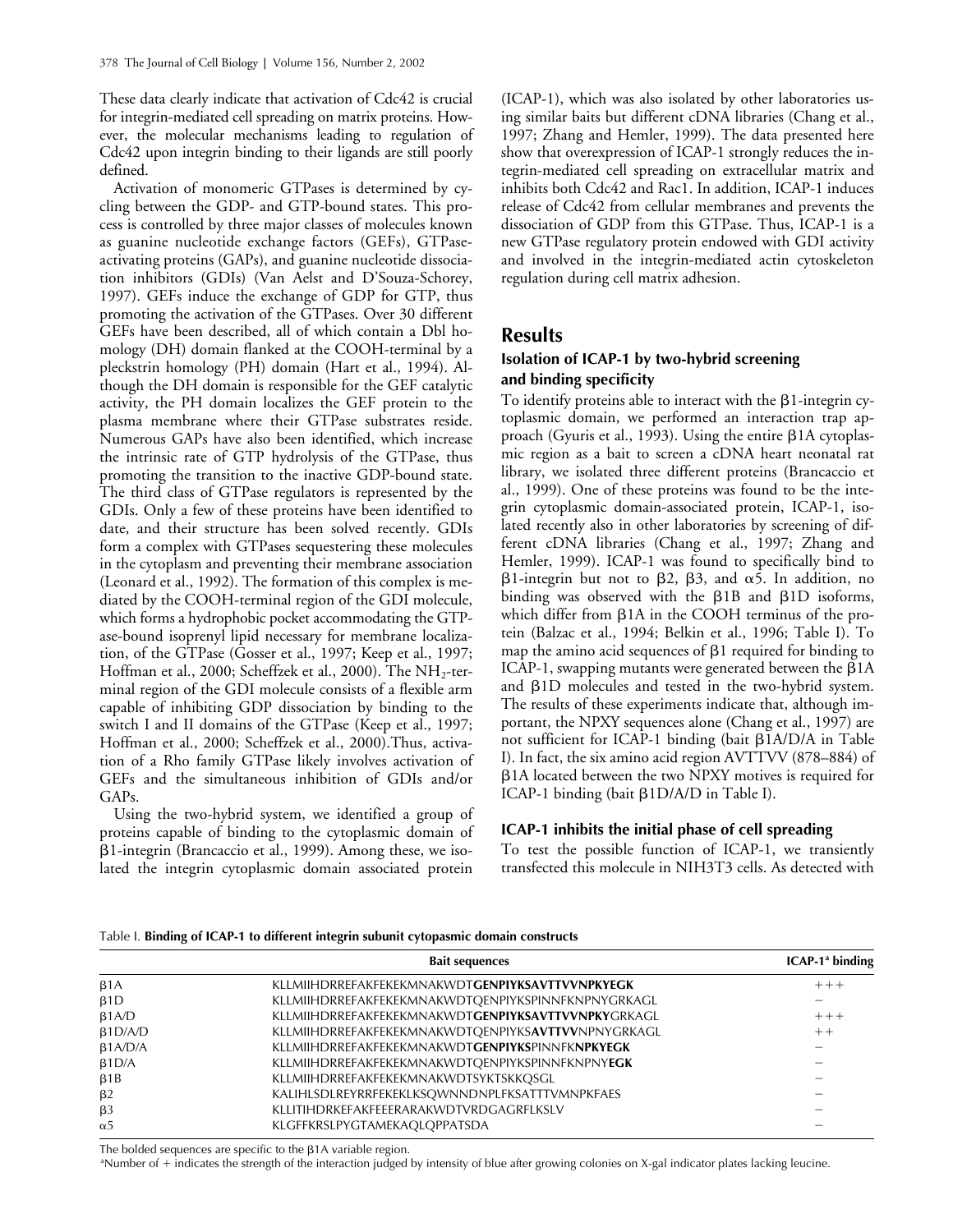

Figure 1. **ICAP-1 inhibition of cell spreading and rescue by V12Cdc42.** Cells were transiently transfected, detached with EDTA, plated on fibronectin-coated coverslips  $(5 \mu g/ml)$  in serum-free medium, fixed, and stained with different antibodies. (A) NIH3T3 cells transfected with myc–ICAP-1 and plated on fibronectin for 1 h (a) and for 24 h (b). NIH3T3 cotransfected with myc–ICAP-1 and myc-V12Cdc42 plated for 1 h on fibronectin (c). V12Cdc42-NIH3T3 transiently transfected with myc–ICAP-1 and plated for 1 h on fibronectin (d). Transfected cells were visualized by anti-myc monoclonal antibody (left), whereas actin organization was detected in the same sample with FITC phalloidin (right). (B) The percentage of spread cells was calculated as described in Materials and methods. Values are means  $\pm$  SD from three independent experiments in which 20 cells per condition were scored.

our polyclonal antibody, the endogenous level of ICAP-1 was very low in these cells and raised  $\sim$ 20 times after transfection. Transfected cells were detached from the dish and replated on fibronectin-coated glass to test their ability to adhere and spread. As shown in Fig. 1, cells expressing ICAP-1 attach to fibronectin, but only 35%  $\pm$  6 spread after 60 min of plating on the coated substratum, whereas  $84\% \pm 4$  of control untransfected cells present in the same sample spread under the same plating conditions. The inhibition of cell spreading by ICAP-1 expression was not the result of a toxic or non specific effect, since cells recover from inhibition and spread normally after overnight incubation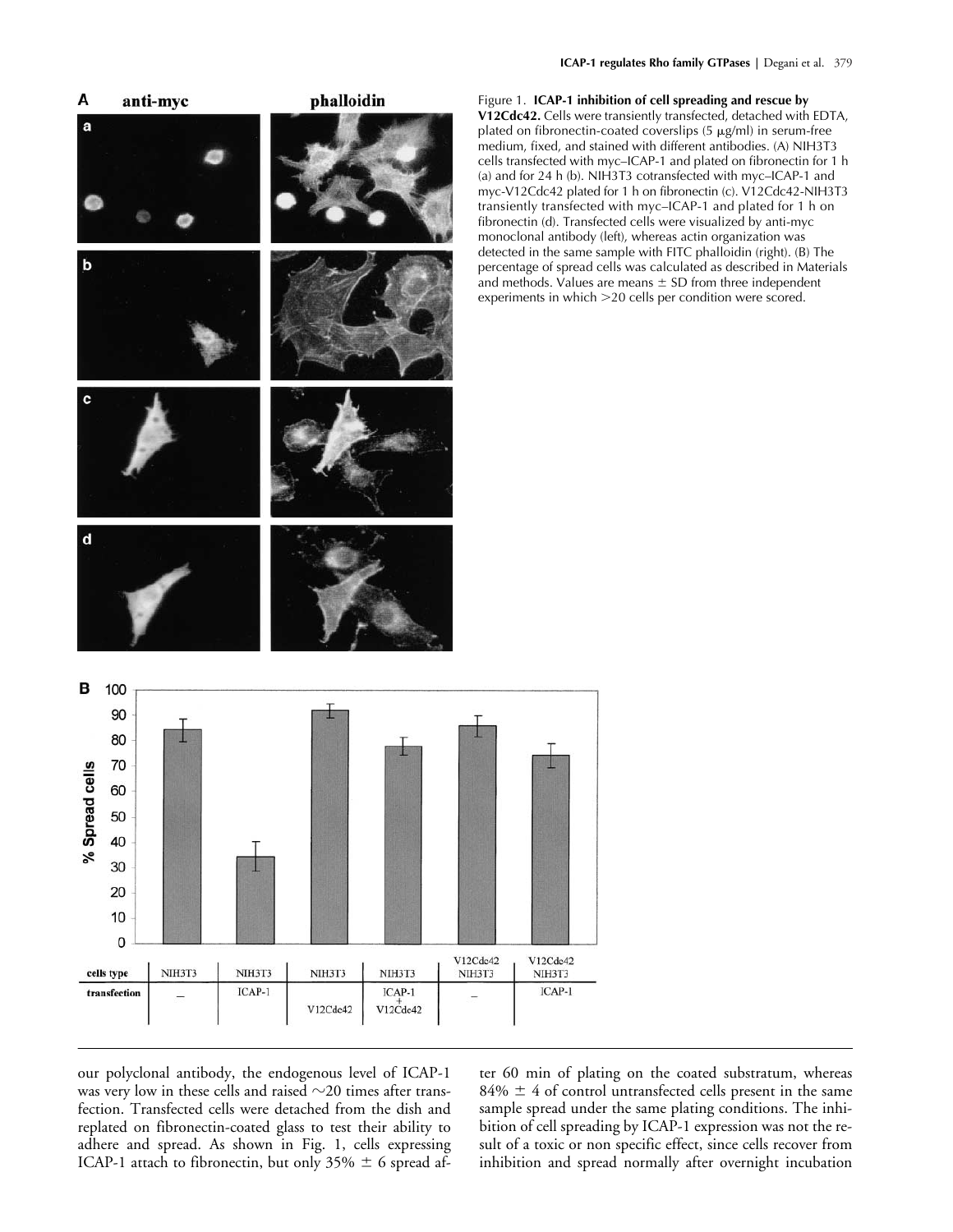

Figure 2. **ICAP-1 inhibition of cell spreading on vitronectin.** (A) NIH3T3 cells were transiently transfected with myc–ICAP-1, detached with EDTA, and allowed to attach on vitronectin-coated coverslips (10  $\mu$ g/ml) in serum-free medium for 1 h. Transfected cells were visualized by anti-myc monoclonal antibody, whereas actin organization was detected in the same sample with FITC phalloidin. (B) The percentage of spread cells was calculated as described in Materials and methods. Values are means  $\pm$  SD from three independent experiments in which 20 cells per condition were scored.

on fibronectin (Fig. 1 A, b). Moreover, expression of a different  $\beta$ 1 integrin interactor, such as melusin (Brancaccio et al., 1999), did not alter cell adhesion or spreading (unpublished data).

Interestingly, ICAP-1 effect can be appreciated only when cells were detached and replated on fibronectin. In fact, transient transfection of cell monolayer or microinjection of adherent cells with ICAP-1 constructs did not significantly alter the cell morphology (unpublished data). These data show that inhibition of cell spreading by ICAP-1 is specific and occurs only when cells are replated on fibronectin, suggesting a crucial role of ICAP-1 during the initial phases of cell–matrix interaction.

Given that ICAP-1 binds to  $\beta_1A$  but not to  $\beta_3$  and  $\beta_5$  integrin subunits (unpublished data; Chang et al., 1997), we wondered whether the ICAP-1 antispreading effect was dependent on integrin  $\beta_1 A$  binding. To this purpose, we analyzed spreading of ICAP-1–expressing NIH3T3 cells on vitronectin, a substrate for  $\alpha_V\beta_3$  and  $\alpha_v\beta_5$ . As shown in Fig. 2, ICAP-1–expressing cells spread poorly on vitronectin after 1 h of adhesion. This ICAP-1 inhibitory effect was comparable to that observed on fibronectin (Fig. 1, A and B, compared with Fig. 2, A and B). Taken together, these results suggest that in our experimental condition ICAP-1 effect seems not to be dependent on integrin binding.

# **ICAP-1 inhibition of cell spreading is reversed by an activated form of Cdc42**

Rho family GTPases regulate the actin organization required for cell adhesion and migration (Nobes and Hall, 1999). Previous work has shown that transient expression of a Cdc42 dominant negative mutant strongly inhibits cell spreading during adhesion on extracellular matrix (Clark et al., 1998; Price et al., 1998; Olivo et al., 2000). The fact that expression of ICAP-1 and a dominant negative form of Cdc42 induce a similar phenotype raises the possibility that the two proteins act on the same pathway. To test this hypothesis, we cotransfected ICAP-1 with the constitutively activated form of Cdc42, V12Cdc42. As shown in Fig. 1, ICAP-1 induced only a modest inhibitions of cell spreading in cells transiently transfected with V12Cdc42. Similar results were observed in cells stably expressing V12Cdc42 (Fig. 1). In these cells, ICAP-1 induced a 1.8–2.7-fold decrease of cell spreading, whereas in control cells it induced much strong response (4-fold decrease; Fig. 1 B). These results suggest that Cdc42 acts downstream of ICAP-1 during cell spreading on extracellular matrix.

## **ICAP-1 binds and inhibits Cdc42 and Rac1**

Based on the results described above, we tested the possibility that ICAP-1 could regulate the activity of Rho family GTPases. To measure the activation state of Cdc42 and Rac1, the GTP-bound form of these proteins was isolated using the CRIB domain of the effector protein PAK (Sander et al., 1998). Cells transfected with control vector or ICAP-1 were either maintained in suspension or plated on fibronectin, and cell extracts were processed as described in Materials and methods. COS cells were used in these experiments in order to achieve high level of expression. As shown in Fig. 3 A and Fig. 4 A, the amount of GTP-bound GTPases is increased upon cell adhesion to fibronectin, indicating that both Cdc42 and Rac1 are activated during cell spreading on fibronectin. However, expression of ICAP-1 in these cells strongly reduced the level of GTP-bound form of both GTPases (Fig. 3 and Fig. 4, A and B).

In the experimental condition used to analyze the activation level of Cdc42 and Rac1 during cell spreading, we were not able to detect any significant activation of RhoA, as measured by pull-down assay with the Rho effector protein mDia (Kimura et al., 2000), in accordance with previous reports (Ren et al., 1999; Arthur et al., 2000). Given that the adhesive stimulus was not sufficient to induce RhoA activation, we then activated RhoA by either treating COS cells with LPA or transfecting them with pCEFL-GST-DH/PH coding for a GST fusion protein containing the DH/PH domains of the GEF protein Dbl. However, in both of these conditions ICAP-1 expression did not affect RhoA activity (unpublished data; Fig. 5 A).

To better understand the inhibitory action of ICAP-1 on Cdc42 and Rac1, we performed affinity chromatogra-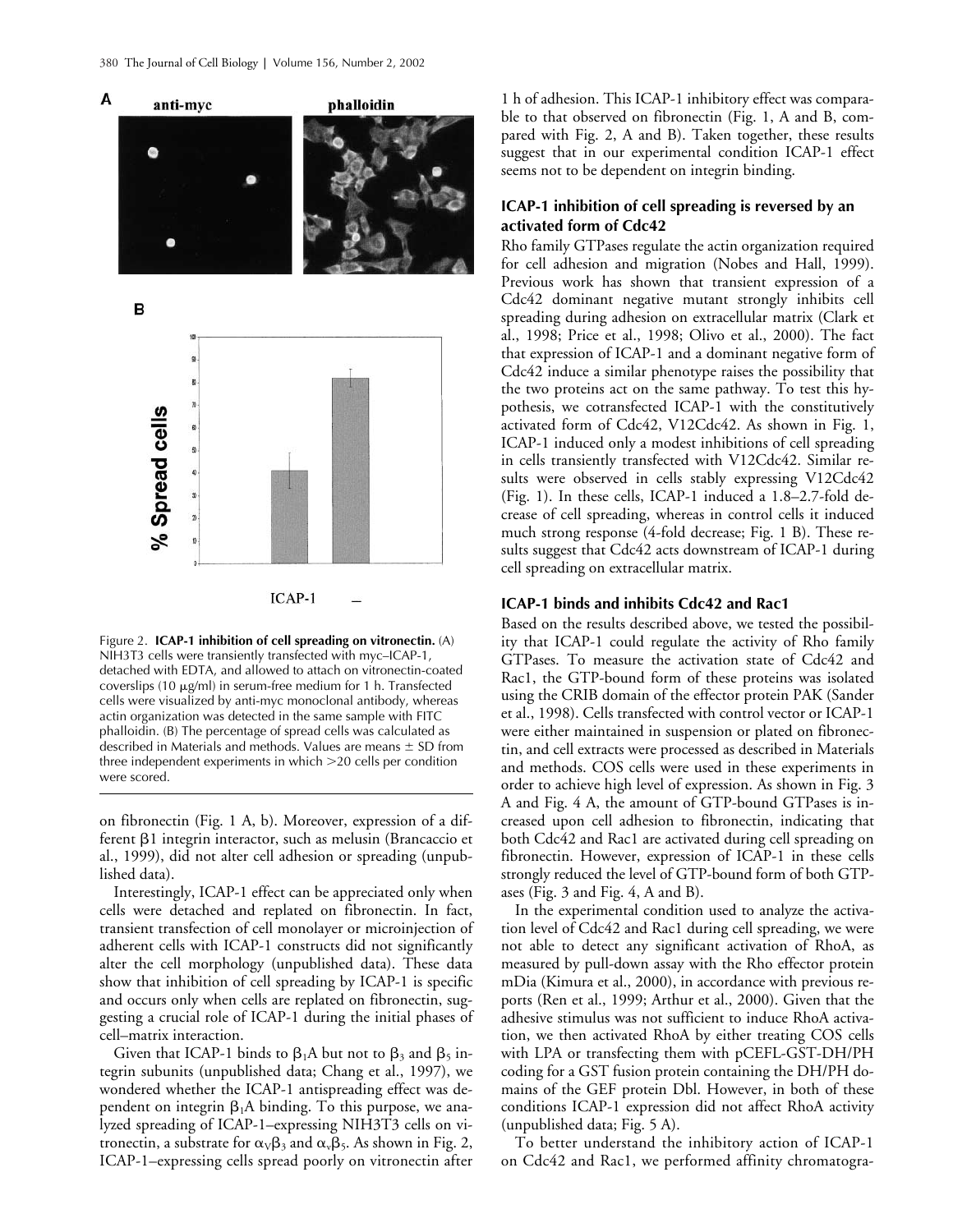

Figure 3. **ICAP-1 inhibits and binds Cdc42.** (A) COS cells transiently transfected with myc-Cdc42 together with control vector or myc–ICAP-1 were suspended by trypsin treatment, kept in suspension 2 h 30 min in serum-free DME (Su), and plated on fibronectin (5  $\mu$ g/ml) for 1 h (Ad). Cdc42 activity assay was performed as described in Materials and methods using a GST-PAK-CD fusion protein that selectively binds to GTP-Cdc42. The bound GTP-Cdc42 was analyzed by Western blotting with a polyclonal antibody to Cdc42. To probe for Cdc42 and ICAP-1 expression, total cell lysates were blotted with the corresponding antibodies. (B) The amount of GTP-bound and total Cdc42 (A, bottom band of the doublets) was quantified by densitometric analysis, and the activation level of Cdc42 was expressed as a ratio between the values of GTP-bound and total Cdc42. Comparable results were obtained in three independent

experiments. (C) Total protein extract of COS cells transfected with GST-Cdc42 was loaded on Sepharose coupled with MBP–ICAP-1 fusion protein or MBP as control. The proteins eluted with glycine-HCl, pH 3.0, buffer (fractions numbers 1-2-3-4) were analyzed by Western blotting with polyclonal antibody against Cdc42. Note that in A, Cdc42 is detected as a doublet of bands; comparison of the electrophoretic mobility indicates that the bottom band of the doublet in A comigrates with the band in C. The top band of the doublet is likely to represent an incompletely processed form of the GTPase. (D) Western blotting with an antibody against Cdc42 of the pooled fractions eluted from MBP–ICAP-1-Sepharose columns (right). The columns were loaded with equal amounts of GST-Cdc42 fusion protein obtained from either the membrane fraction of pCEFL-GST-Cdc42–transfected COS cells (a), the cytoplasmic fraction of the same cells (b), or bacterial lysate of *E. coli* producing the GST-Cdc42 fusion protein (c). The amount of fusion proteins loaded on the column are shown on the left as control for equal loading.

phy experiments to test the ability of these proteins to interact with each other. COS cell extracts were incubated with Sepharose coupled to purified MBP–ICAP-1 fusion protein. As shown in Fig. 3 C and Fig. 4 C, Cdc42 and Rac1 bind to MBP–ICAP-1 but not to MBP carrier protein.

On the other hand, affinity chromatography experiments showed that RhoA did not appreciably bind to





Figure 4. **ICAP-1 inhibits and binds Rac1.** (A) COS cells transiently transfected with control vector or myc–ICAP-1 were suspended by trypsin treatment, kept in suspension 2 h 30 min in serum-free DME (Su), and plated on fibronectin (5  $\mu$ g/ml) for 1 h (Ad). Rac1 activation level was evaluated as described in Materials and methods using a GST-PAK-CD fusion protein that selectively binds to GTP-Rac1. The bound GTP-Rac1 was analyzed by Western blotting with a polyclonal antibody to Rac1. To probe for Rac1 and ICAP-1 expression, total cell lysates were blotted with the corresponding antibodies. (B) The amount of GTP-bound and total Rac1 (A) was quantified by densitometric analysis; the activation level of Rac1 is expressed as a ratio between the values of GTP-bound and total Rac1. Comparable results were obtained in three independent experiments. (C) Total lysate of COS cells transfected with myc-Rac1 was loaded on Sepharose coupled with MBP–ICAP-1 fusion protein or MBP as control. The proteins eluted with glycine-HCl, pH 3, buffer (fractions numbers 1-2-3-4) were analyzed by Western blotting with a monoclonal antibody against Rac1.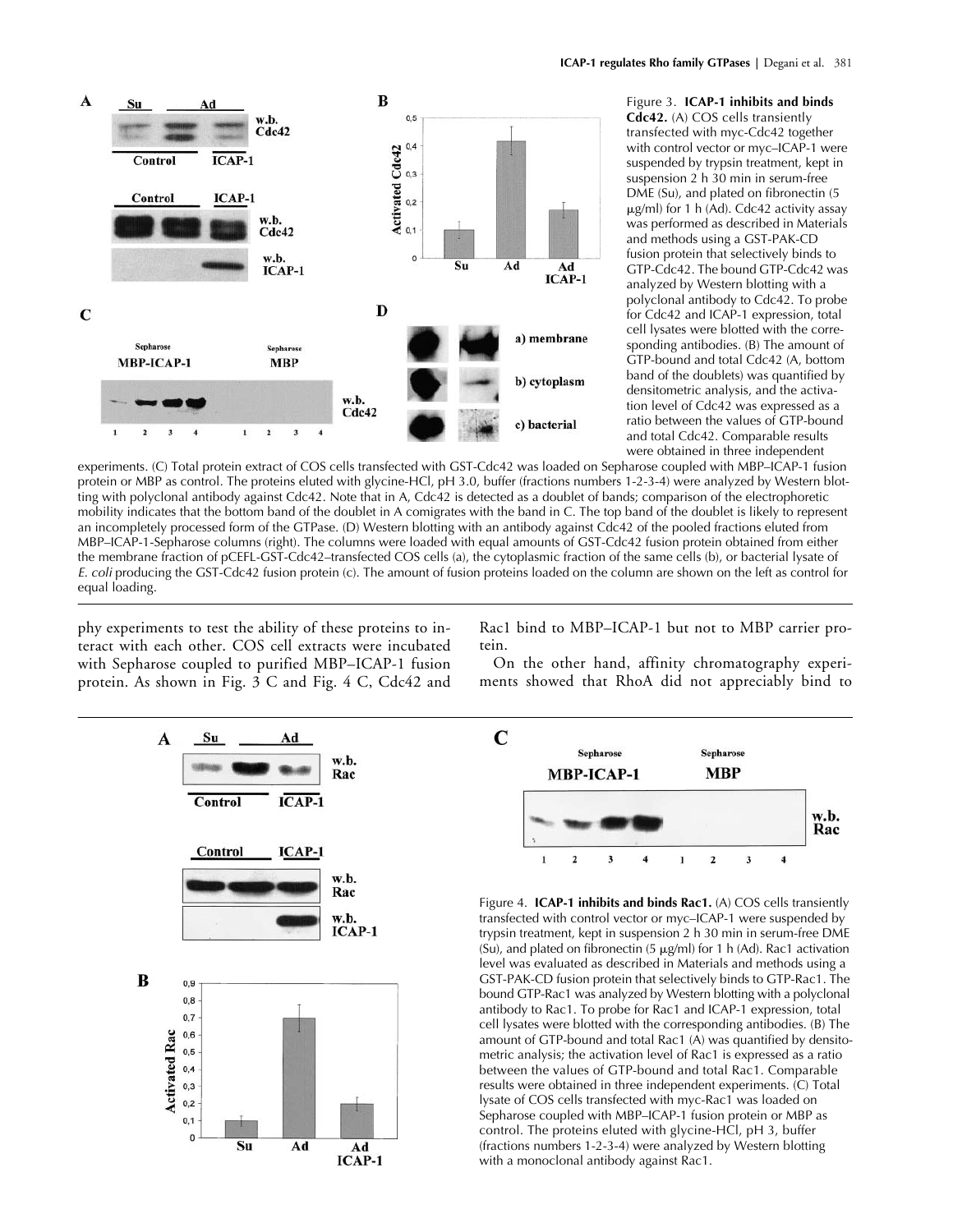Figure 5. **ICAP-1 does neither inhibit nor bind RhoA.** (A) RhoA activity assay was performed as described in Materials and methods using COS cells either untransfected or transfected as indicated. The same blot was reprobed for ICAP-1 expression with a polyclonal antibody against ICAP-1. (B) Total protein extract of COS cells was loaded on Sepharose coupled with MBP–ICAP-1 fusion protein or MBP as control. The eluted proteins were analyzed by Western blotting with a monoclonal antibody against RhoA. The same filter was stripped and tested for the presence of Rac1 using a specific monoclonal antibody (B'). Total extract is shown as control.



MBP–ICAP-1 (Fig. 5 B). Moreover, we tested the binding of transfected molecules unrelated to GTPases, such as melusin (Brancaccio et al., 1999), or endogenous COS proteins such as p125Fak and paxillin. None of these proteins bind to ICAP-1 (unpublished data), demonstrating the specificity of the interaction with Cdc42 and Rac1 GTPases.

Rho family GTPases are posttranslationally modified in eukaryotic cells by covalent binding of an isoprenyl chain that allows association with cellular membranes to exert



with EDTA in the presence of either 10  $\mu$ g of MBP–ICAP-1, GST-Rho GDI, MBP carrier protein, or buffer alone. Results shown are means  $\pm$  SD of values from three experiments. [ $\alpha^{-32}P$ ]GDP remaining is expressed as the percentage of [ $\alpha^{-32}P$ ]GDP bound to Cdc42 after loading.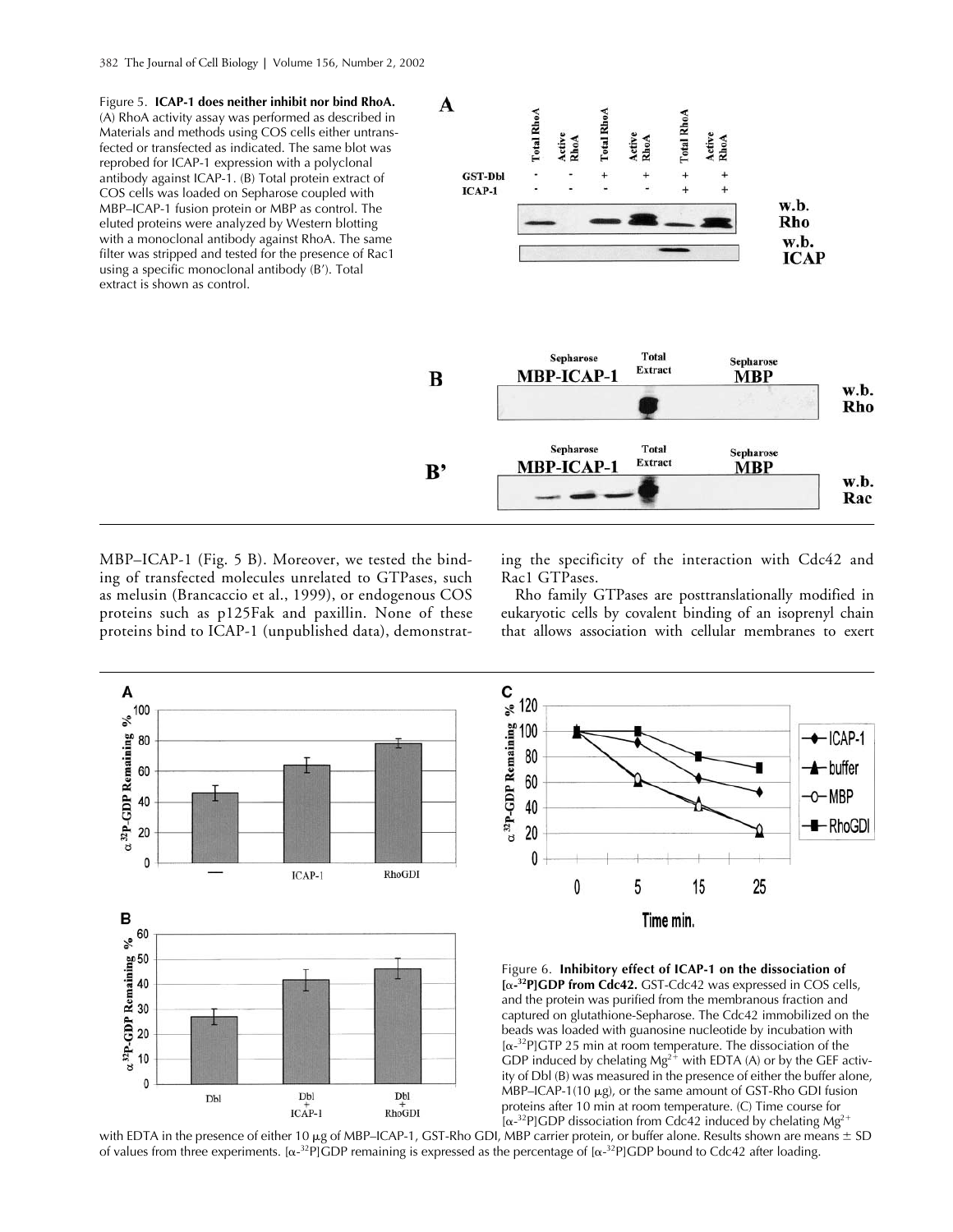

Figure 7. **ICAP-1 stimulated release of Cdc42 from the membranes of COS cells.** Membranes from COS cells transfected with myc-Cdc42 were prepared as described in Materials and methods. The membranes were incubated with the indicated amounts of purified MBP–ICAP-1 or MBP alone as a control for 25 min at room temperature. After centrifugation, the supernatant fractions were examined for the presence of Cdc42 using SDS-PAGE and Western blotting with a specific antibody (A). The relative amount of Cdc42 released into supernatant fraction was determined by densitometric scanning analysis (B).

their biological activity. To test whether this modification affects binding to ICAP-1, Cdc42-containing extracts were prepared from membrane and cytosol fractions of COS and prokaryotic cells. Maximal binding was observed for Cdc42 extracted from the membrane fraction, whereas binding of Cdc42 from prokaryotic cells was eightfold less efficient, suggesting that isoprenylation is important for this interaction (Fig. 3 D). In addition, the reduced binding of cytosolic Cdc42 to ICAP-1 compared with the membrane Cdc42 fraction is likely due to a preferential binding of cytoplasmic Cdc42 to endogenous Rho-GDI.

In addition we found that ICAP-1 binds with similar intensity to the GTP or GDP form of Cdc42 (unpublished data).

## **ICAP-1 inhibits GDP dissociation**

GAPs and GDIs are important negative regulators of monomeric GTPases. Comparative sequence analysis indicated a partial degree of homology between ICAP-1 and known GDI molecules (see Fig. 8 and Discussion). To test whether ICAP-1 can exert GDI activity, Cdc42 was expressed in COS cells as a GST fusion protein, and the membrane-bound fraction was affinity purified. After loading of Cdc42 with radioactive GTP, the release of the nucleotide induced either by chelating  $Mg^{2+}$  ions or by the Dbl GEF was measured in the presence of purified ICAP-1, unrelated molecule, such as the carrier protein MBP, or a known GDI such as RhoGDI. As shown in Fig. 6, ICAP-1 inhibits the dissociation of GDP induced either by EDTA (see Fig. 6 A) or by Dbl GEF (see Fig. 6 B). MBP control protein does not alter the release of GDP with respect to buffer control (see Fig. 6 C).

A known activity of GDIs is their ability to induce the release of the GTPase from cellular membranes (Leonard et al., 1992). To test for this activity, membrane fractions from COS cells transfected with Cdc42 constructs were incubated with purified MBP–ICAP-1 fusion protein or MBP alone. As shown in Fig. 7, increasing amounts of purified ICAP-1 caused an increasing level of Cdc42 to be released into a soluble supernatant fraction. The result demonstrates that ICAP-1, besides being able to inhibit GDP dissociation, is also able to specifically elicit the release of Cdc42 from the membrane.

# **Discussion**

Here we report that ICAP-1, a protein which binds to the -1 integrin cytoplasmic domain, inhibits cell spreading on extracellular matrix substratum by interfering with Cdc42 and Rac1 activation.

Hemler and coworkers have shown that ICAP-1 can promote  $\beta$ 1-integrin–dependent cell migration (Zhang and Hemler, 1999). These authors have not analyzed the effect of ICAP-1 on cell spreading on extracellular matrix proteins, but their observation is consistent with our finding that ICAP-1 reduces cell spreading.

Based on tests detecting effector protein activation, such as p21PAK and ACK2, it has been proposed that cell matrix adhesion causes rapid and transient activation of Cdc42 and Rac1 (Price et al., 1998; Yang et al., 1999). On the other hand, during the initial phase of cell spreading RhoA activity is not increased (Ren et al., 1999) and might be even inhibited via a src-p190RhoGAP pathway (Arthur et al., 2000). Although Cdc42 and Rac1 stimulate actin polymerization and assembly of protrusive membrane structures, such as filopodia and lamellipodia, necessary for cell spreading and locomotion on the substratum, RhoA is known to promote actin filament assembly in stress fibers and to increase the contractile forces exerted by the actomyosin filaments (Schoenwaelder and Burridge, 1999). Thus, it has been proposed that inhibition of RhoA during initial phases of cell spreading is necessary to prevent contractile forces that would interfere with the highly dynamic actin-based activity occurring at membrane protrusions during cell adhesion or migration.

Here, by directly measuring GTP-bound forms we show that adhesion to fibronectin induces activation of Cdc42 and Rac1. Moreover, we report that ICAP-1 binds to both Cdc42 and Rac1 and prevents their activation along with cell spreading. Interestingly, RhoA binds very poorly to ICAP-1 and is not significantly activated during cell adhesion to fibronectin under the experimental conditions used. In addition, the activation state of RhoA triggered by the GEF protein Dbl or LPA treatment is not affected by ICAP-1 expression. Together, these data suggest that ICAP-1 acts as specific regulator of Cdc42 and Rac1 GTPases during the initial phases of cell spreading on extracellular matrix protein.

Rho family GTPases are covalently modified by isoprenylation that is required for their translocation from the cytosol to the cellular membrane where they perform their function (Van Aelst and D'Souza-Schorey, 1997). On the other hand, through their isoprenoid moiety these GTPases can interact with GDI molecules that keep them in an inactive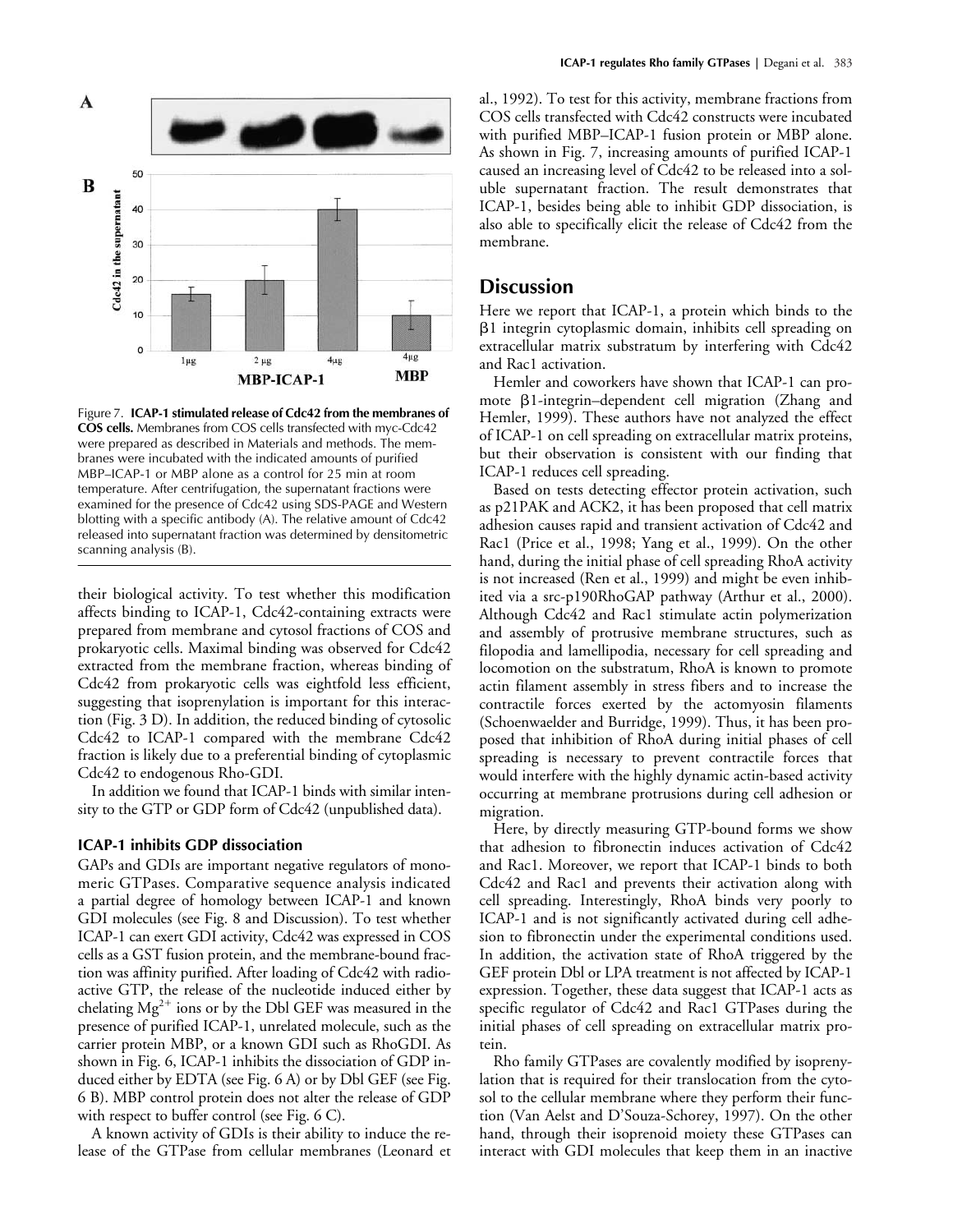|             | 60<br>45                                                                                                                                      |
|-------------|-----------------------------------------------------------------------------------------------------------------------------------------------|
| RhoGDIBt    | MAEQEPTAEQLAQIAAENEEDEHSVNYKPPAQKSIQEIQELDKDDESLRKYKEALLGRVA                                                                                  |
|             | $\cdot$ $\cdot$ :                                                                                                                             |
| $Hu-ICAP-1$ | MFRKGKKRHSSSSSQSSEISTKSKSVDSSLGGLSRSSTVASLDTDSTKSSGQSNNNSDTC                                                                                  |
| RhoGDIBt.   | VSADPNVPNVVVTRLTLVCSTAPGPLELDLTGDLESFKKOSFVLKEGVEYRIKISFRVNR                                                                                  |
|             | *****<br>$*$ : $*$<br>$\cdots$ .                                                                                                              |
| $Hu-ICAP-1$ | AEFRIKYVGAIEKLKLSEGKGLEGPLDLINYIDVAQQDGKLPFWPPEEEFIMGVSKYGIK                                                                                  |
| RhoGDIBt    | EIVSGMKYIQHTYRKGVKIDKTDYMVGSYGPRAEEYEFLTPMEEAPKGMLARGSYNDKSR<br>$\mathbf{r}^*$ , and $\mathbf{r}^*$ , and $\mathbf{r}^*$<br>・大国・<br>$\cdot$ * |
| $Hu-TCAP-1$ | $\cdot$ :<br>VSTSDOYDVLHRHALYLIIRMVCYDDGLG---AGKSLLALKTTDASNEEYSLWVYOCNSL                                                                     |
| RhoGDIBt    | FTDDDRTDHLSWEWNLTEKKEWKD - 204aa                                                                                                              |
| $Hu-ICAP-1$ | EQAQAICKVLSTAFDSVLTSEKP<br>$-200aa$                                                                                                           |

Figure 8. **Sequence alignment of bovine RhoGDI (RhoGDIBt) and ICAP-1 proteins.** Sequences of human ICAP-1 (sequence data available from GenBank/ EMBL/DDBJ under accession no. NP\_004754) and bovine RhoGDI (accession no. CAA36916) were aligned using CLUSTAL W (1.81). Lines above RhoGDIBt sequence indicate secondary structure elements as reported by Hoffman et al. (2000). Lines under ICAP-1A sequence indicate a prediction of its secondary structure elements as obtained using a Biology Work Bench protein analysis tool based on the DSC algorithm (King and Sternberg, 1990). Shaded grey areas indicate

residues of the RhoGDIBt that interact with Cdc42 geranylgeranyl moiety. Asterisks indicate single fully conserved residue. Colons indicate conservation of strong groups. Periods indicate conservation of weak groups.

cytoplasmic pool (Regazzi et al., 1992). Interestingly, we found that addition of purified ICAP-1 to a membrane fraction induces the release of membrane-bound Cdc42 and that ICAP-1 is able to reduce the release of the guanine nucleotide from Cdc42 in the presence of a known exchange factor such as Dbl. In addition, ICAP-1 was found to bind more strongly to Cdc42 isolated from the membrane fraction than to cytosolic Cdc42 or Cdc42 synthesized in prokaryotic cells where the GTPases cannot be isoprenylated. These properties support the idea that ICAP-1 exert a GDI activity. In our assay conditions, this activity was lower than that of RhoGDI, suggesting that ICAP-1 has distinct and unique properties from a previously characterized GDI. We can hypothesize that ICAP-1 acts only on the limited pool of Cdc42 and Rac1 involved in the turnover of new contact sites, spatially restricted to filopodia and lamellipodia during spreading or migration processes, whereas the remaining pool of Cdc42 could be regulated by other GDI molecules such as RhoGDI.

Interestingly, comparative sequence analysis indicated an overall homology of 27% between ICAP-1 and RhoGDI (Fig. 8) and several other members of the GDI family (unpublished data). The homology was particularly striking (34%) in the COOH terminal region spanning from residues 80 to 200. As shown by Hoffman et al. (2000), this region of RhoGDI consists of an immunoglobulin-like domain that binds to the isoprenyl moiety of the GTPase. More interestingly, 60% of the RhoGDI residues shown to be crucial for this interaction (Fig. 8, gray shaded residues) are conserved in the corresponding region of ICAP-1. Moreover, the predicted secondary structure of this region of ICAP-1 is significantly similar to the one determined by crystallography for the RhoGDI as shown in Fig. 8 (Hoffman et al., 2000). Thus, these structural homologies are consistent with the ability of ICAP-1 to bind Cdc42 and release it from the membrane. In addition, the amino acid residues 45 and 47 in RhoGDI (Fig. 8) crucial for the GDI activity and conserved in several GDI molecules are also conserved in ICAP-1 (Fig. 8).

At present, we do not know whether ICAP-1 has a GDI activity on Rac1, and we cannot definitively conclude whether the inhibition of Rac1 observed with the pull-down PAK assay is due to a direct GDI activity on this GTPase. It is also possible that Rac1 is inhibited as a consequence of Cdc42 inhibition by ICAP-1. It has been proposed that these GTPases can act in cascade, Cdc42 being able to activate Rac1 (Nobes and Hall, 1995). However, the ability of ICAP-1 to bind Rac1 suggests that ICAP-1 should directly affect Rac1 activity. Further studies are necessary to precisely define the detailed mechanisms of ICAP-1 function on Rac.

Previous work has shown that integrins can regulate GEF function. GEFs are proteins capable of stimulating the exchange of GDP with GTP, thus increasing the active GTPbound form of the GTPases. In particular, two GEF molecules, Vav1 and cytohesin1, can be regulated in response to cell matrix adhesion. Vav1 is an exchange factor for Rac1 that can be activated by tyrosine phosphorylation (Crespo et al., 1997). Indeed, integrin-mediated cell adhesion was shown to induce Vav1 tyrosine phosphorylation in different cell types (Cichowski et al., 1996; Gotoh et al., 1997; Miranti et al., 1998; Yron et al., 1999). Cytohesin1 is a GEF for ARF, a GTPase known to be involved in the regulation of vesicle traffic in the secretory/endocytic pathway. Recent results have shown that cytohesin1 is crucial in regulating integrin affinity state for the extracellular ligand, a process known as inside/out signaling (Geiger et al., 2000). Both Vav1 and cytohesin1 are expressed preferentially in hemopoietic cell lineages and are likely to play a major role in this system. Another GEF protein that is likely to play a role in integrin-mediated activation of Cdc42 and Rac1 is PIX (Turner et al., 1999). This protein is part of a large complex that includes PAK, NCK, p95PKL, and paxillin. The important role played by paxillin in cell adhesion, and the localization of this complex at focal adhesions (Turner et al., 1999) strongly argues for an important role of PIX as a downstream effector in integrin-mediated actin cytoskeleton organization.

The existence of a GDI protein, like ICAP-1, in the pathway of integrin signaling suggests that during cell matrix adhesion not only GEF should be activated in order to increase the GTP-bound form of the GTPases, but the inhibitory action of the GDI molecule should be released. A hypothetical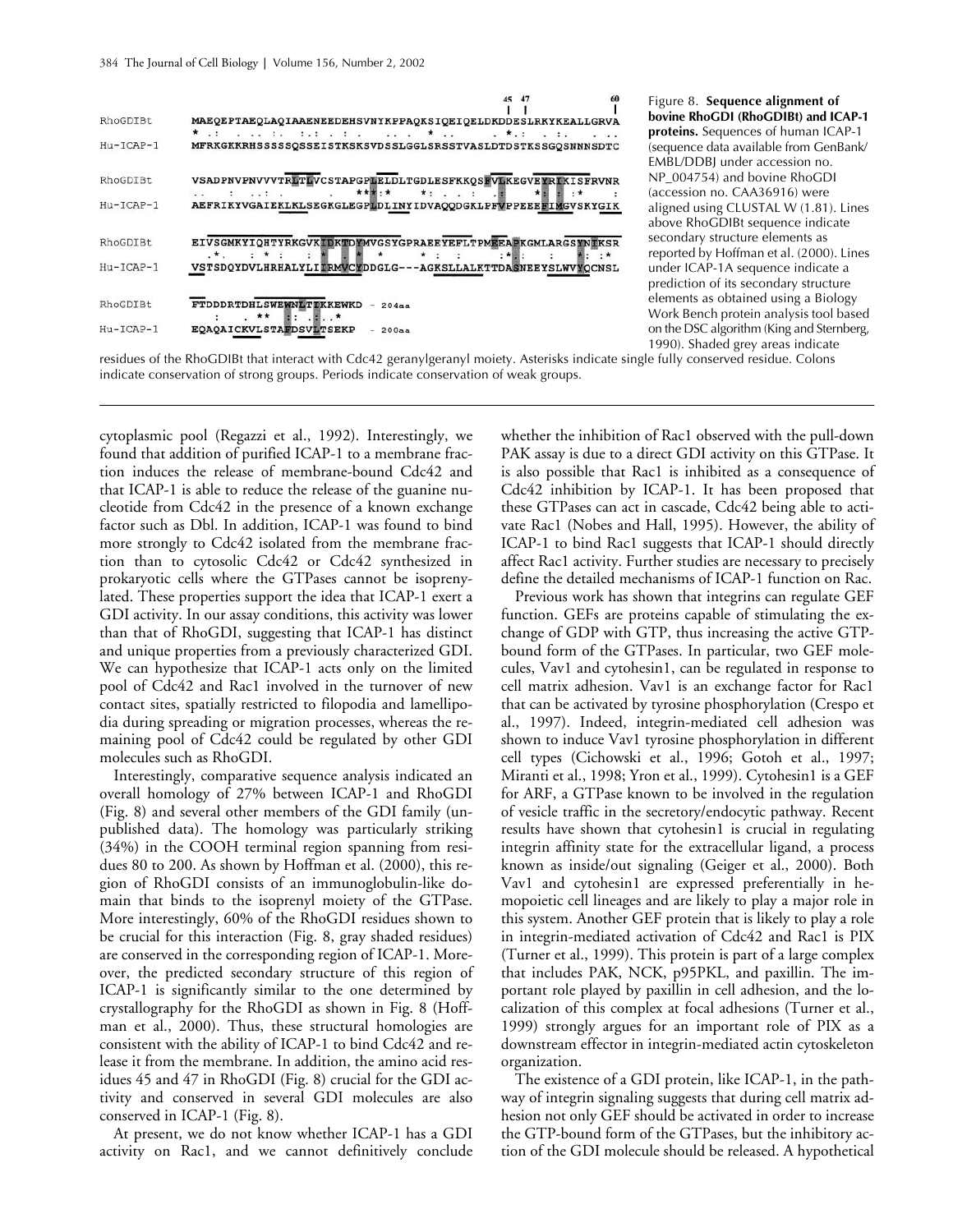model can be envisaged in which in cells detached from the matrix, ICAP-1 forms an inhibitory complex with Cdc42 by displacing it from the plasma membrane and preventing the exchange of the GDP for the GTP. Upon interaction with extracellular matrix, ICAP-1 is modified to neutralize its GDI activity. Indeed, it has been shown that ICAP-1 is phosphorylated upon integrin-mediated cell adhesion to fibronectin (Chang et al., 1997; Zhang and Hemler, 1999), and it can thus be postulated that this event affects the GDI activity of the protein. In the experimental system used here, ICAP-1 levels are increased several fold over the basal level in consequence of transfection, and thus its inhibition of the Rho family GTPases persists for longer times, causing the delay in cell spreading. The functional significance of ICAP-1 binding to the  $\beta$ 1-integrin cytoplasmic domain is still to be defined. It is possible that ICAP-1 binds to the integrin cytoplasmic domain to perform other functions such as regulation of integrin affinity as proposed by Block and coworkers (Bouvard and Block, 1998). Indeed, we did not observe any difference in ICAP-1 effect on cell spreading using two distinct extracellular matrix substrates, such as fibronectin and vitronectin, suggesting that the potential  $\beta_1 A$ integrin-mediated control of ICAP-1 function was overcome due to ICAP-1 overexpression levels. However, overexpression approach led us to bring to light the important function of ICAP-1 as a GDI molecule.

Furthermore, ICAP-1 specifically binds to the  $\beta$ 1A isoform in the COOH terminal region known to differ among the splicing isoforms (Balzac et al., 1994; Fornaro et al., 1995; Belkin et al., 1996). Binding involves the more COOH terminal NPXY motive present in  $\beta$ 1A integrin cytoplasmic domain (Chang et al., 1997) and residues immediately upstream (Table I). Interestingly, two isoforms of the  $\beta$ 1 integrin,  $\beta$ 1B and  $\beta$ 1D, that do not bind ICAP-1 are incompetent to support cell spreading and cell migration on fibronectin (Balzac et al., 1994; Belkin et al., 1997). These properties are consistent with the hypothesis that binding of ICAP-1 to  $\beta$ 1 integrin is required to release the inhibitory effect of this protein on Cdc42 and Rac1, thus promoting cell spreading and migration. However, further work is necessary to test this hypothesis.

In conclusion, the data reported here show that ICAP-1, a protein isolated as an interactor of the  $\beta$ 1-integrin cytoplasmic domain, binds and negatively regulates Cdc42 and Rac1, acting as a guanine nucleotide dissociation inhibitor. Thus, this protein is a new element, potentially connecting integrin-mediated cell matrix adhesion with regulation of the actin cytoskeleton.

# **Materials and methods**

## **Interaction trap**

Screening for proteins that interact with cytoplasmic tails of  $\beta$ 1A was performed as described (Gyuris et al.,1993). To construct the bait plasmid, DNA sequence encoding amino acids 752–798 of β1A was amplified by PCR using primers containing EcoRI and BamHI sites on either ends (B1A, 5'-GGAATTCAAGCTTTTAATGA4TAATT-3' and 5'-CGGGATCCT-CATTTTCCCTCATACTT-3 ) and cloned in pEG 202 vector in frame with LexA coding sequence. This plasmid was unable to activate transcription when cotransformed in EGY48 yeast strain with pSH 18–34 reporter plasmid. The expression of this fusion protein in yeast total protein extracts was confirmed by Western blot analysis using an anti-LexA antibody (a gift

from A. Zervos, University of Central Florida, Orlando, FL). A cDNA library from heart neonatal rat fused to a galactose-inducible activation domain (a gift from A. Zervos) was transformed in yeast strain EGY48 that already contained pSH 18–34 reporter plasmid and pEG202-B1A using a LiAc high efficiency transformation protocol (Gietz et al., 1992). Primary transformants (2  $\times$  10<sup>6</sup>) were screened by plating 10<sup>7</sup> colonies on selectable medium lacking Ura, His, Trp, and Leu. Several positive clones were isolated, and their specific binding to integrins was tested by assaying the interaction with control baits such as bicoid, bFGF, cyclin A, and c-Myc (a gift from A. Zervos).

Other baits were produced to test the ability of ICAP-1 to interact with other integrin cytoplasmic tails. These baits were prepared by PCR amplification using the following primers: (5 -catgccatggaaggctctgatccacctg-3 and 5 ccgctcgagctaactctcagcaaactt-3 ) coding for amino acid residues 724–769 of β2; (5'-gcatgccatggaaactcctcatcaccatc-3' and 5'-ccgctcgagttaagtgccccggtacgt-3′) coding for amino acid residues 716–762 of human β3; (5′-ggaattcaagcttttaatgataatt-3 and 5 -cgggatccttataagccactttgctt-3 ) coding for amino acid residues 752–789 of  $\beta$ 1B; (5'-ggaattcaagcttttaatgataatt-3' and 5 -cgggatcctcagagaccagctttacg-3 ) coding for amino acid residues 752–801 of β1D; and (5'-ggaattcaagcttggattcttcaaa-3' and 5'-cgggatcctcaggcatcagaggtggc-3') coding for amino acid residues 1022-1049 of  $\alpha$ 5.

To map the ICAP-1 binding site in  $\beta$ 1A, four swapping mutant constructs of  $\beta$ 1A and  $\beta$ 1D cytoplasmic regions were generated by PCR amplification and cloned in frame with LexA sequence in pEG 202. The following mutants were generated: β1A/D (A778–795/D796–801), β1D/A (D778-795/A796-798),  $\beta$ 1A/D/A (A778-785/D786-791/A792-798), and β1D/A/D (D778–785/A786–791/D792–801). Numbers indicate the amino acid residues in the cytoplasmic region of  $\beta$ 1A and  $\beta$ 1D (Table I).

## **Constructs and antibodies**

Positive clones selected with the two-hybrid screening were sequenced using ABI PRISM Big Dye Terminator Cycle Sequencing Ready Reaction kit (PerkinElmer). A10-1 cDNA fragment contained the sequence of ICAP-1 lacking a 5' fragment coding for the first 12 amino acids of the protein. The full length of ICAP-1 was constructed by PCR amplification. A10.1 clone was used as template and annealed to a synthetic oligonucleotide coding for the first 12 missing amino acids of the protein. The coding sequence was obtained from the mouse ICAP-1 cDNA (Faisst and Gruss, 1998). A second cycle of PCR amplification was made to introduce a myc tag and KpnI restriction site. The PCR products were digested with KpnI and XhoI and inserted into pcDNA3 eukaryotic expression vector.

To produce large amounts of soluble protein, the full-length ICAP-1 was fused to maltose binding protein for expression in prokaryotic cells. Using pcDNA3-myc–ICAP-1 as template, EcoRI restriction enzyme site was introduced by PCR amplification in ICAP-1 full-length cDNA. The fragment was cloned into the EcoRI/XbaI sites of pMAL-p2 vector. All constructs were sequenced using ABI PRISM Big Dye Terminator Cycle Sequencing Ready Reaction kit.

The following prokaryotic expression constructs were used to express GST fusion proteins: pGEX PAK-CD, encoding the PAK-CRIB, was provided by J. Collard (Netherland Cancer Institute, Amsterdam, Netherlands) (Sander et al., 1998). pGEX RhoGDI was provided by Y. Zheng (University of Tennessee, Memphis, TN) (Leonard et al., 1992). pGEX-Cdc42 was provided by R. Cerione (Cornell University, Ithaca, NY). PGEX-mDIA was provided by S. Narumiya (Kyoto University, Kyoto, Japan).

To express GST fusion proteins in eukaryotic cells, Cdc42Hs cDNA and cDNA coding for Dbl DH/PH domains (residues 497–875) were cloned into the BamHI site of the pCEFL-GST vector provided by S. Gutkind (National Institutes of Health, Bethesda, MD).

pcEXV-myc-V12Cdc42, pRK5-myc-Cdc42, and pRK5-mycRac1 constructs, a gift from A. Hall (University College of London, London, UK), were used for transient expression in NIH3T3 and COS cells.

Polyclonal rabbit antiserum against ICAP-1 was prepared by immunizing a rabbit with MBP–ICAP-1 fusion protein.

Antibodies against Cdc42 and RhoA were purchased from Santa Cruz Biotechnology, Inc. 9E10 anti-myc monoclonal antibody was purchased from Sigma-Aldrich. Anti-Rac1 monoclonal antibody was purchased from Upstate Biotechnology.

## **Cell cultures and transfection**

COS cells cultured in DME supplemented with 10% FCS were transiently transfected at 80% confluence by the DEAE-dextran method (Kluxen and Lubbert, 1993) and used for experiments 48 h after DNA addition.

NIH3T3 fibroblasts were cultured in DME supplemented with 10% calf serum. For Immunofluorescence experiments, cells were plated at a density of  $12\times10^4$  into 6-well culture plates and transfected with 10  $\mu$ g of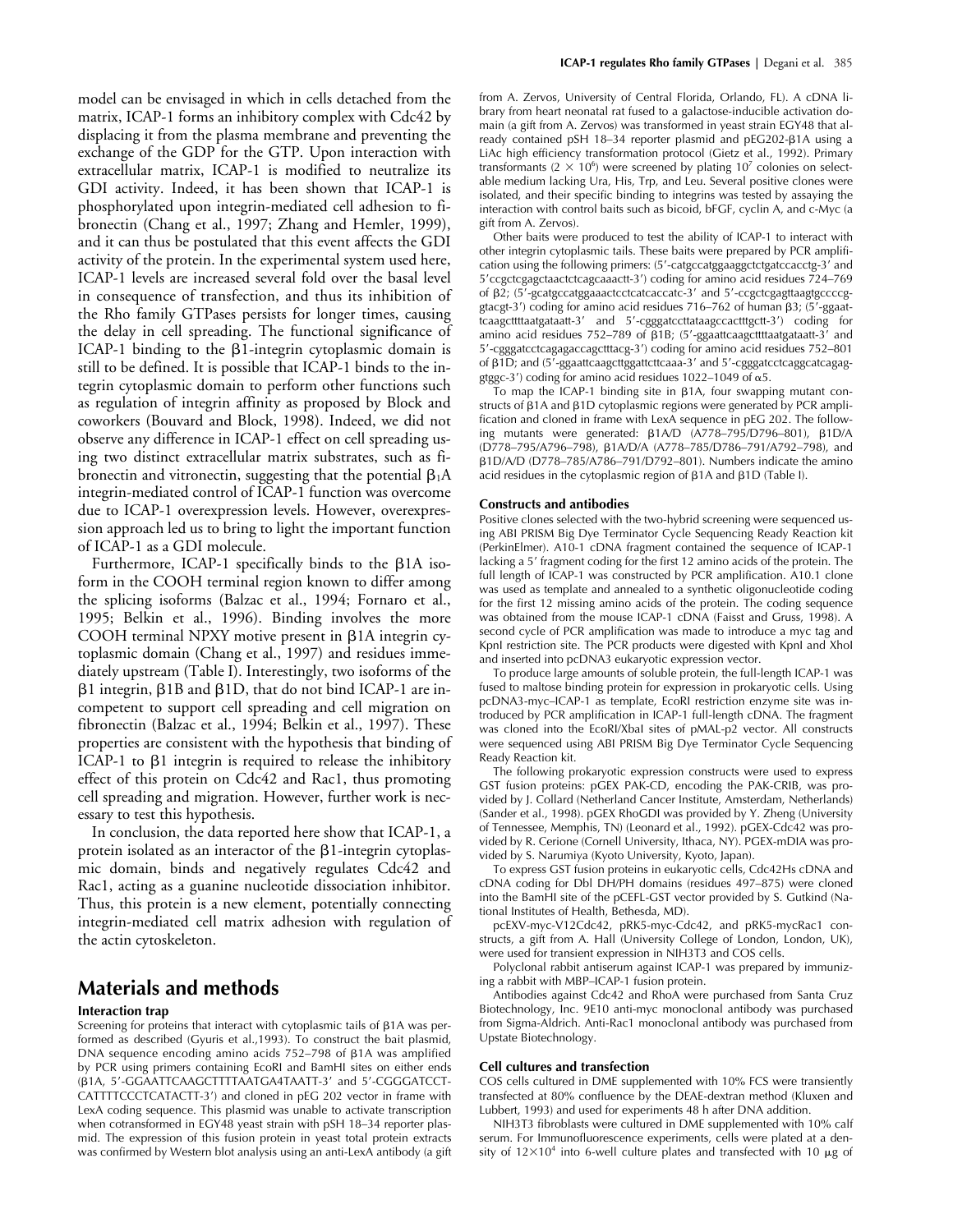plasmid DNA using the calcium phosphate procedure (Chen and Okayama, 1987). In cotransfection experiments, the various DNA constructs were used at a 1:1 ratio. Cells were used for experiments 36 h after DNA addition.

To obtain stable expression of V12Cdc42, NIH3T3 were transfected with pZipNeo-V12Cdc42 by the calcium phosphate procedure and grown for 3 wk in the presence of 375  $\mu$ g/ml G418 as described (Olivo et al., 2000).

#### **Immunofluorescence analysis**

Transiently transfected cells were detached gently with 5 mM EDTA in PBS, washed with PBS containing 1 mM CaCl<sub>2</sub>, 1 mM MgCl<sub>2</sub>, and plated in serum-free DME for 1 h onto fibronectin-coated coverslips. Cells were fixed in 3% paraformaldehyde for 10 min and permeabilized with 0.5% Triton X-100/TBS (150 mM NaCl, 50 mM Tris-HCl, pH 7.4) for 1 min. F-actin was revealed by staining with fluorescein-FITC-phalloidin (Sigma-Aldrich). Transiently transfected cells were revealed with anti-myc monoclonal antibody 9E10. Cells were observed and counted under an Olympus fluorescence microscope, and pictures were taken with an Olympus DP10 digital photomicrography system. To evaluate the degree of cell spreading, the cell area was measured by a computerized image analysis system. Cells with an area  $>$ 150  $\mu$ m $^2$  were considered spread.

## **Rho GTPases activity assays**

The assay described by Sander et al. (1998) based on the interaction of the GTP-bound GTPase to the PAK CRIB domain was used. To prepare the GST-PAK CRIB domain fusion protein, *Escherichia coli* TOPF1 10 cells transformed with the GST-PAK-CD construct were harvested and resuspended in lysis buffer (50 mM Tris-Hcl, pH 7.5, 1 mM EDTA, 100 mM NaCl, 5% glycerol, 0.1% Triton X-100, 1 mM DTT, 10 µg/ml leupeptin, 0.4  $\mu$ g/ml pepstatin, 0.1 TIU/ml aprotinin, 1 mM PMSF) and sonicated. After centrifugation, the cell lysate supernatant was incubated with glutathione-coupled Sepharose 4B beads (Amersham Pharmacia Biotech) for 30 min at 4C. The beads were washed three times in lysis buffer, and the amount of bound fusion protein was estimated after separation by SDS-PAGE and Coomassie blue staining.

COS cells transiently transfected with the indicated constructs were detached with trypsin-EDTA (0.05% trypsin, 0.02% EDTA in PBS), washed twice with serum-free DME, and maintained in suspension for 2 h 30 min at 4°C in serum free DME before plating on coated dishes. 1 h after seeding, the cells were washed in ice-cold PBS, incubated 5 min on ice in lysis buffer (50 mM Tris-HCl, pH 7.4, 2 mM MgCl<sub>2</sub>, 100 mM NaCl, 10% glycerol, 1% NP-40, 10  $\mu$ g/ml leupeptin, 0.4  $\mu$ g/ml pepstatin, 0.1 TIU/ml aprotinin, 1 mM PMSF), and then centrifuged for 5 min at 4°C at 16,000 *g*. Aliquots were taken from the supernatant to compare protein amounts. The supernatant was incubated with GST-PAK-CD bound to glutathione– Sepharose beads (Amersham Pharmacia Biotech) at  $4^{\circ}$ C for  $30$  min. The beads were washed three times with an excess of lysis buffer, and bound proteins were eluted in Laemmli sample buffer and analyzed for the presence of Cdc42 or Rac1 molecules by Western blotting using antibodies specific for Cdc42 and Rac.

Rho activation state was assessed by using GST-mDIA fusion protein to pull down GTP-loaded RhoA accordingly with Kimura et al. (2000).

## **Affinity chromatography**

To prepare the affinity matrix, ICAP-1 was expressed as a MBP fusion protein and purified from *E. coli* by affinity chromatography on amilose resin (Biolabs). 5 mg of purified MBP–ICAP-1 or MBP alone as control were dialyzed overnight at 4°C in coupling buffer (0.1 M NaHCO<sub>3</sub>/Na<sub>2</sub>CO<sub>3</sub>, pH 9.2) and incubated for 2 h at room temperature with 430 mg of dried CNBr-activated Sepharose 4B (Amersham Pharmacia Biotech).

Cdc42-containing cell extracts were prepared by expressing the GST– Cdc42 fusion protein in *E. coli* and in COS cells using pGEX-Cdc42 and pCEFL-GST-Cdc42 constructs, respectively. Transfected COS cells were lysed with 50 mM Tris-HCl, pH 7.4, 2 mM MgCl<sub>2</sub>, 100 mM NaCl, 10% glycerol, 1% NP-40, 10  $\mu$ g/ml leupeptin, 4  $\mu$ g/ml pepstatin, 0.1 TIU/ml aprotinin, and 1 mM PMSF. After centrifugation at 10,000 *g*, total soluble proteins were chromatographed on MBP–ICAP-1 Sepharose. After washing with five volumes of TBS, the proteins were eluted with 0.1 M glycine-HCl, pH 3. The collected fractions (500  $\mu$ l each) were neutralized by titration with 1.5 M Tris-HCl, pH 8.8, lyophilized, and analyzed by SDS-PAGE and Western blotting with polyclonal rabbit antibody against Cdc42.

To compare the binding capacity to ICAP-1 of the membrane-bound cytosolic or *E. coli* produced Cdc42 extracts from cytoplasmic and membrane fractions of COS cells (see below for membrane fraction preparation) or bacterial lysates were loaded on the MBP–ICAP-1 Sepharose

column. Columns were loaded with equal amounts of Cdc42 as determined by Western blotting. To test if the binding activity of the GTPases to ICAP-1 was affected by the nature of the bound guanine nucleotide, the procedure described by Hart et al. (1994) was followed.

To test ICAP-1 binding to Rac1 and RhoA, total extracts of COS cells were used in the affinity chromatography procedure described above, and the eluted proteins were analyzed by Western blotting with specific monoclonal antibodies.

## **Assay of GDP dissociation from Cdc42**

The release of GDP from Cdc42 was measured as described (Leonard et al., 1992).

To purify the isoprenylated form of Cdc42, a construct encoding for the GST-Cdc42 fusion protein (pCEFL-GST-Cdc42) was transfected in COS cells. 48 h after transfection,  $4\times10^7$  cells were trypsinized, washed with PBS, and lysed in hypotonic lysis buffer (20 mM Tris-HCl, pH 8, 1 mM EDTA, 1 mM DTT, 1 mM PMSF, 0.1 TIU aprotinin, 10  $\mu$ g/ml leupeptin, 4 g/ml pepstatin) with 20 strokes of a 7-ml glass/glass Dounce homogenizer. Homogenates were centrifuged at 10,0000 *g* for 1 h, the cytosolcontaining supernatant was removed, and the crude membrane pellet was solubilized with TBS containing 1% Triton X-100, 10  $\mu$ g/ml leupeptin, 4  $\mu$ g/ml pepstatin, 0.1 TIU/ml aprotinin, and 1 mM PMSF for 90 min at 4°C and then clarified by centrifugation at 10,0000 *g* for 1 h. The solubilized membrane fraction was incubated with glutathione-coupled Sepharose beads at 4°C for 30 min. The beads were then washed three times with PBS, and the amount of bound fusion protein was estimated using Coomassie-stained SDS gels.

To load Cdc42 with a radiolabeled nucleotide, the beads were first incubated with 20 mM Tris-HCl, pH 8, 50 mM NaCl, 100  $\mu$ M AMP-PNP, 100  $\mu$ M DTT, 2 mM MgCl<sub>2</sub>, and 0.7  $\mu$ M [ $\alpha$ <sup>-32</sup>P]GTP for 25 min at room temperature and washed extensively in the same buffer to remove unbound radiolabeled nucleotide. Aliquots (5  $\mu$ l) of guanine nucleotide– loaded Cdc42 bound to the beads (typically 200–300 ng in 5  $\mu$ l) were incubated with 20  $\mu$ l of 50 mM Tris-HCl, pH 7.5, 1 mM DTT, 1 mM EDTA, and 2 mM MgCl<sub>2</sub>, containing purified proteins (MBP, MBP-ICAP-1, GST-RhoGDI, GST-Dbl/DH-PH), or the buffer alone and were allowed to incubate for an additional 10 min at room temperature. To induce the release of the GDP, 32 µl of GDI buffer (55 mM Tris-HCl, pH 7.5, 45 mM NaCl, 1 mM AMP-PNP, 100  $\mu$ M DTT, 5 mM EDTA, 1 mM GDP, 0.55 mg/ml BSA) were added to each sample. After the indicated time of incubation at room temperature, the reaction was stopped by diluting the samples in 1.8 ml of ice-cold buffer containing 20 mM Tris-HCl, pH 8, 100 mM NaCl, and 10 mM MgCl<sub>2</sub>, washed three times with the same buffer, and analyzed in the - counter. When the dissociation of the GDP was measured in the presence of 100 ng of the GEF GST-Dbl, the assays were performed essentially as outlined above except that EDTA was omitted and 2 mM  $MgCl<sub>2</sub>$  was added to the GDI buffer.

RhoGDI was expressed as a GST fusion protein from pGEX vector and purified from *E. coli* using glutathione–Sepharose 4B column. GST-Dbl (DH-PH domain) was transfected in COS cells and purified using glutathione–Sepharose 4B column.

## **Release of Cdc42 protein from COS cell membranes**

Adherent COS cells were transfected with pRK5-myc-Cdc42 construct as described above. Transfected cells were frozen in liquid nitrogen and thawed in 10 ml hypotonic buffer consisting of 20 mM Tris-HCl, pH 8, 6 mM EDTA, 1 mM DTT, 1 mM PMSF, 0.1 TIU aprotinin, 10 µg/ml leupeptin, 4  $\mu$ g/ml pepstatin, and lysed with 10 strokes of a 7-ml glass/glass Dounce homogenizer. The nuclei and any unbroken cells were removed from the sample by centrifugation at 1,000 *g* for 12 min. The supernatant was centrifuged at 27,000 *g* for 10 min at 4°C to pellet the particulate fraction. After removal of the supernatant, the membranes were washed twice in hypotonic buffer, resuspended in 1.5 ml of 20 mM Tris-HCl, 1 mM EDTA, 1 mM DTT, pH 8, and aliquoted for long-term storage at  $-80^{\circ}$ C.

A 10- $\mu$ l aliquot of membrane fraction was mixed with 8  $\mu$ l of reaction buffer (100 mM Tris-HCl, 250 mM NaCl, 25 mM MgCl<sub>2</sub>, pH 8) and 22  $\mu$ l of distilled  $H_2O$  containing increasing amounts of purified MBP–ICAP-1 or MBP as negative control. This mixture was incubated at room temperature for 25 min and then centrifuged at 27,000 g for 10 min at 4°C to separate the membranes from the soluble fraction. The supernatant and the pellet were then analyzed by SDS-PAGE and Western blotting with polyclonal rabbit antibody against Cdc42. The relative amount of Cdc42 was determined by densitometric scanning analysis.

We are indebted to A. Zervos, J. Collard, Y. Zheng, R. Cerione, S. Gutkind, S. Narumiya, and A. Hall for shearing reagents and to C. Brancolini for the